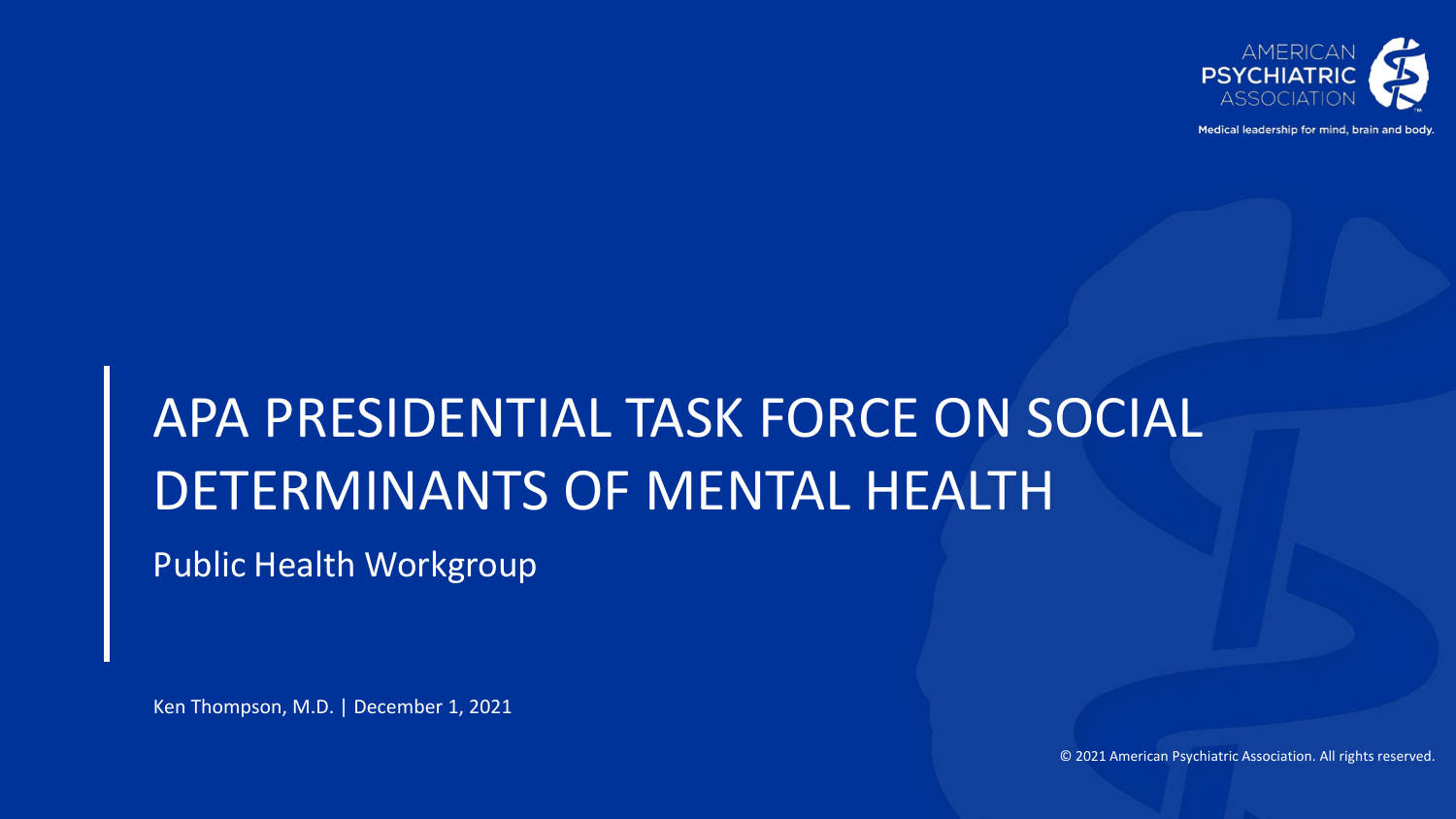

## No disclosures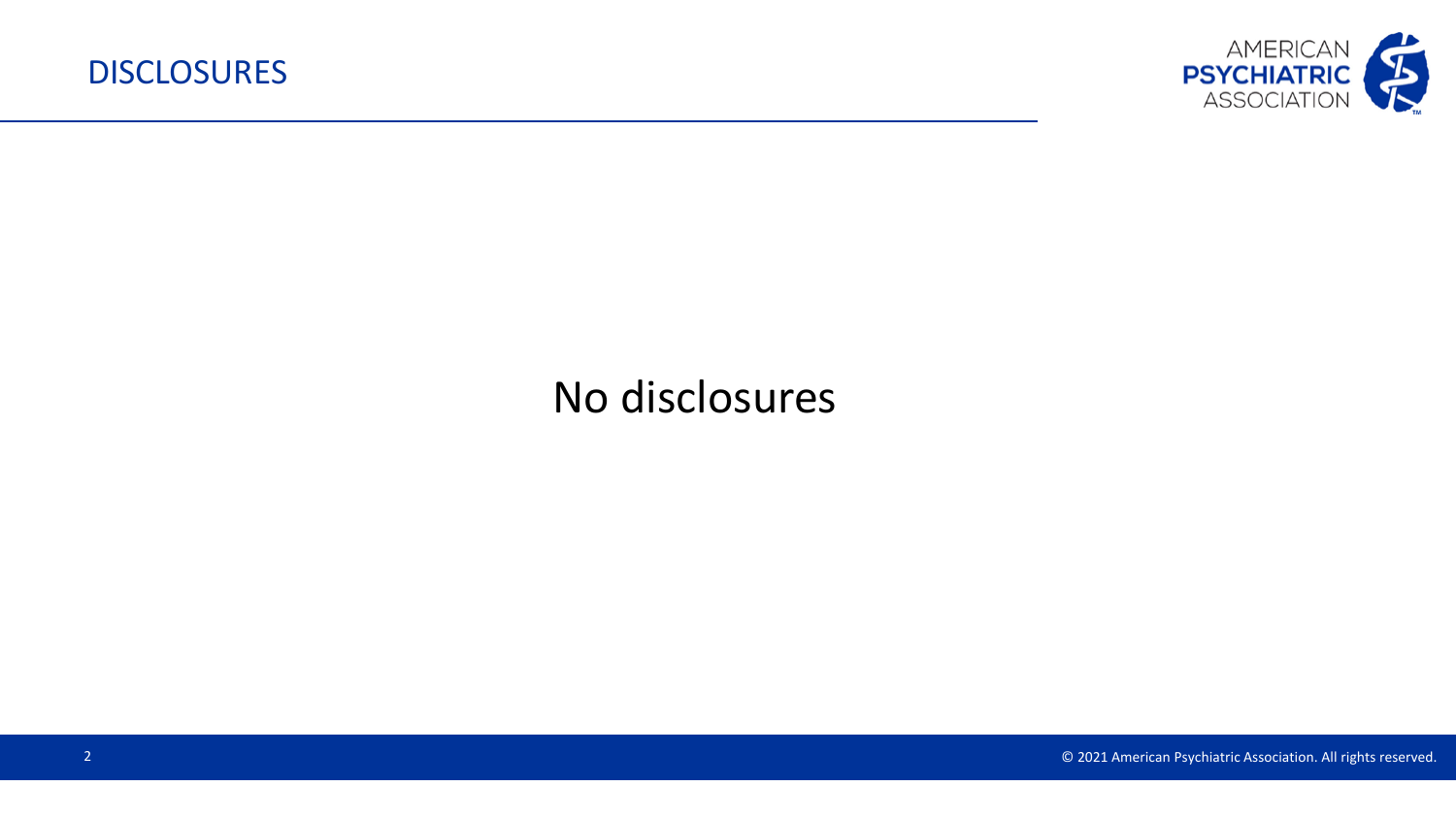



**Ken Thompson, M.D. (Chair)**





**Michael Compton, M.D. Sanya Virani, M.D., M.P.H.**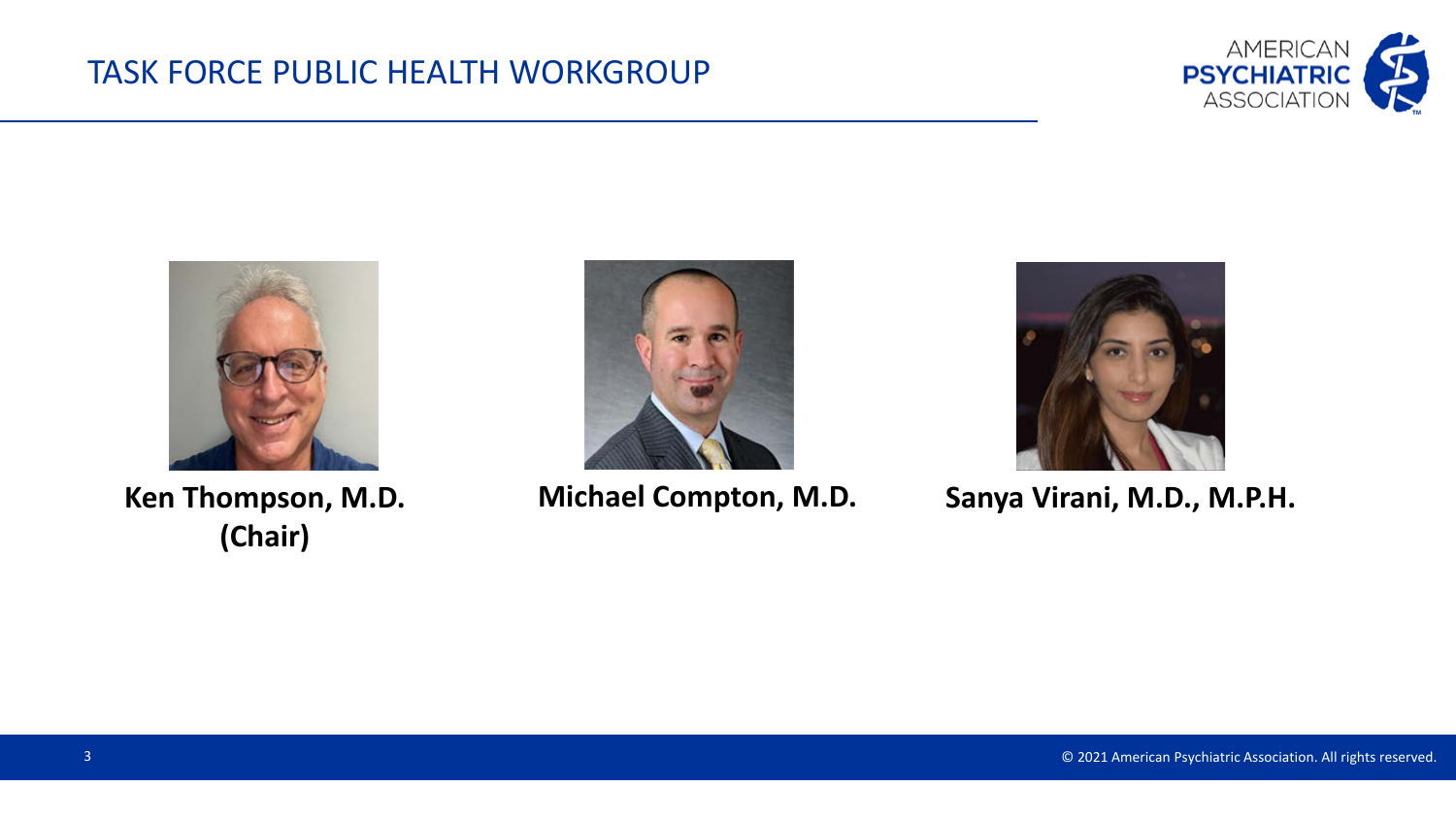



- **What is Public Health Psychiatry and how does it connect to the Social Determinants of Mental Health?**
- **Examples of Public Health Psychiatric Practice**
- **How to Become a Public Health Psychiatrist and Make a Living?**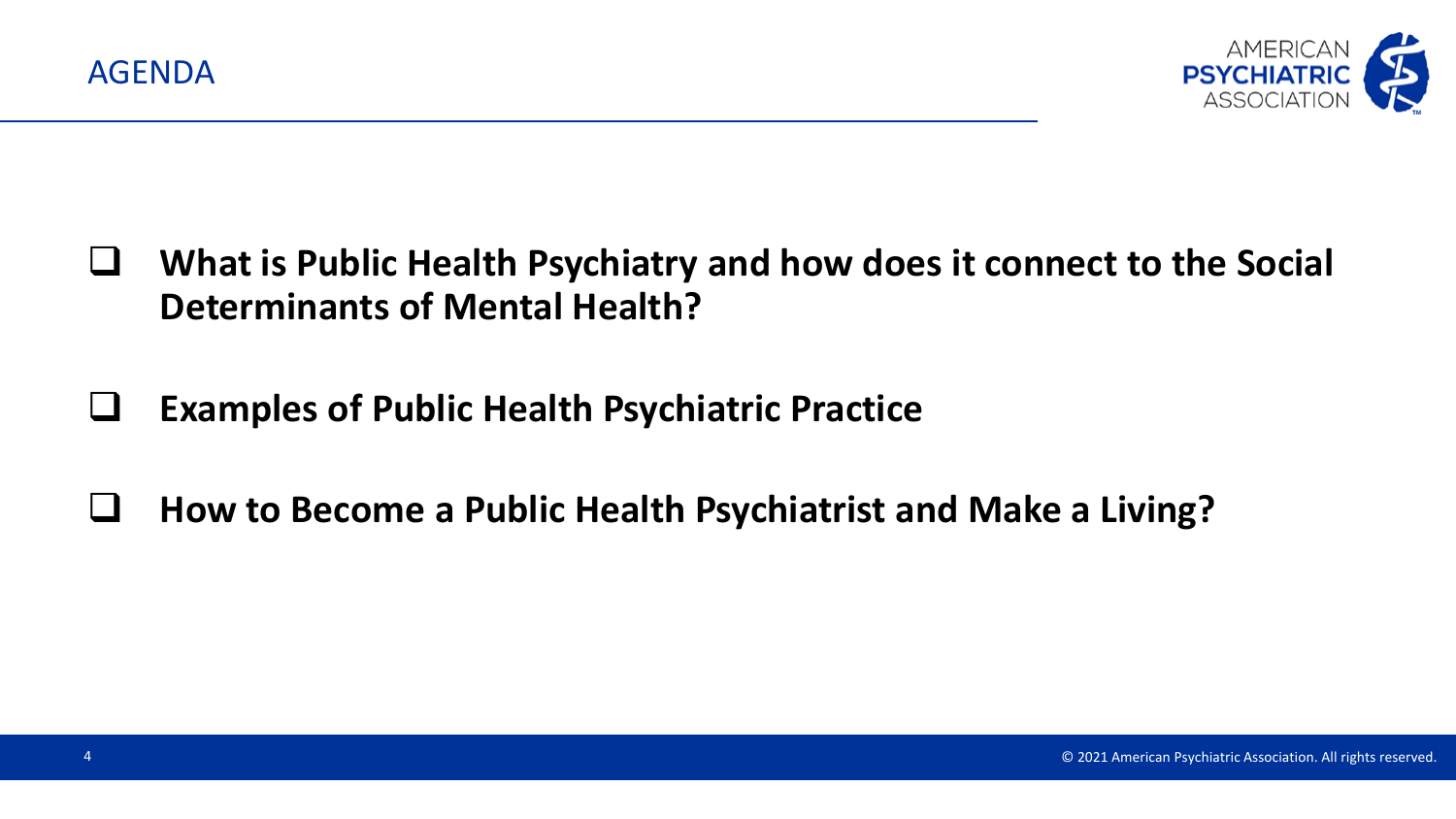

### **Public health is defined as "what we, as a society, do collectively to assure conditions for people to be healthy."**

*The Future of Public Health Institute of Medicine 1988*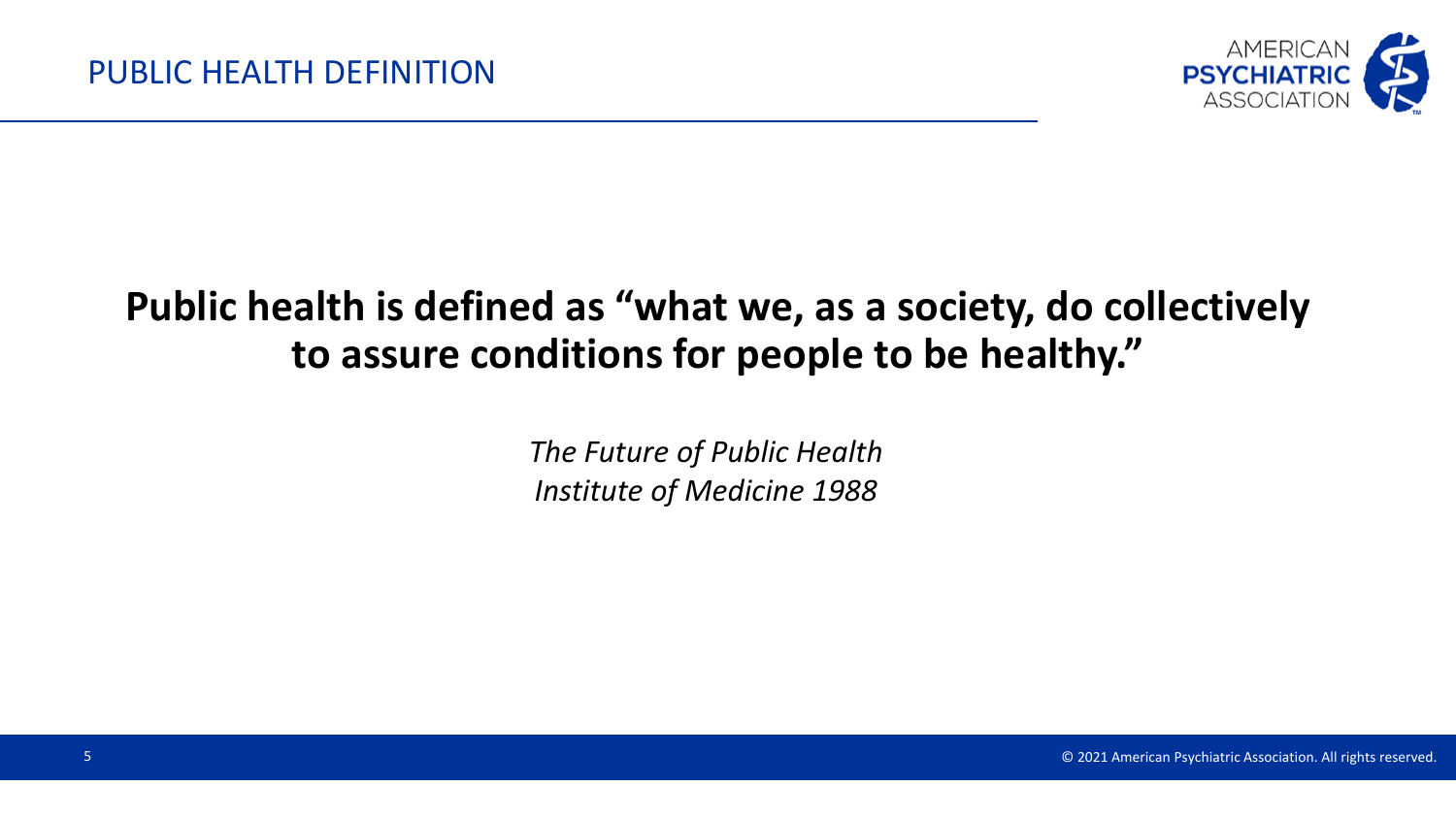#### PUBLIC HEALTH SERVICES



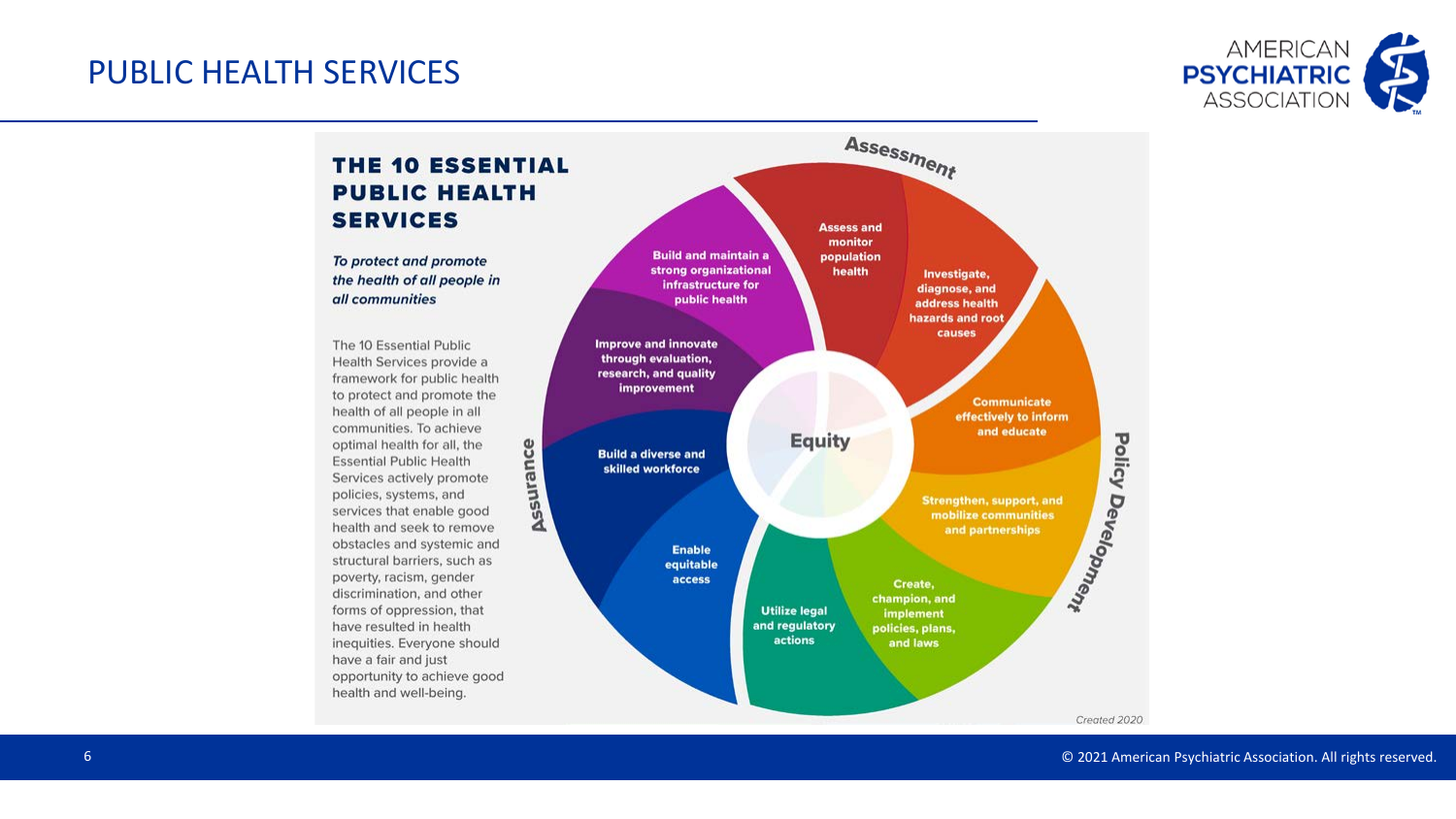

## **Public health psychiatry is defined as "what we, as a society, do collectively to assure conditions for people to be mentally healthy."**

*APA Taskforce on the Social Determinants of Mental Health Workgroup on Public Health December 1, 2021*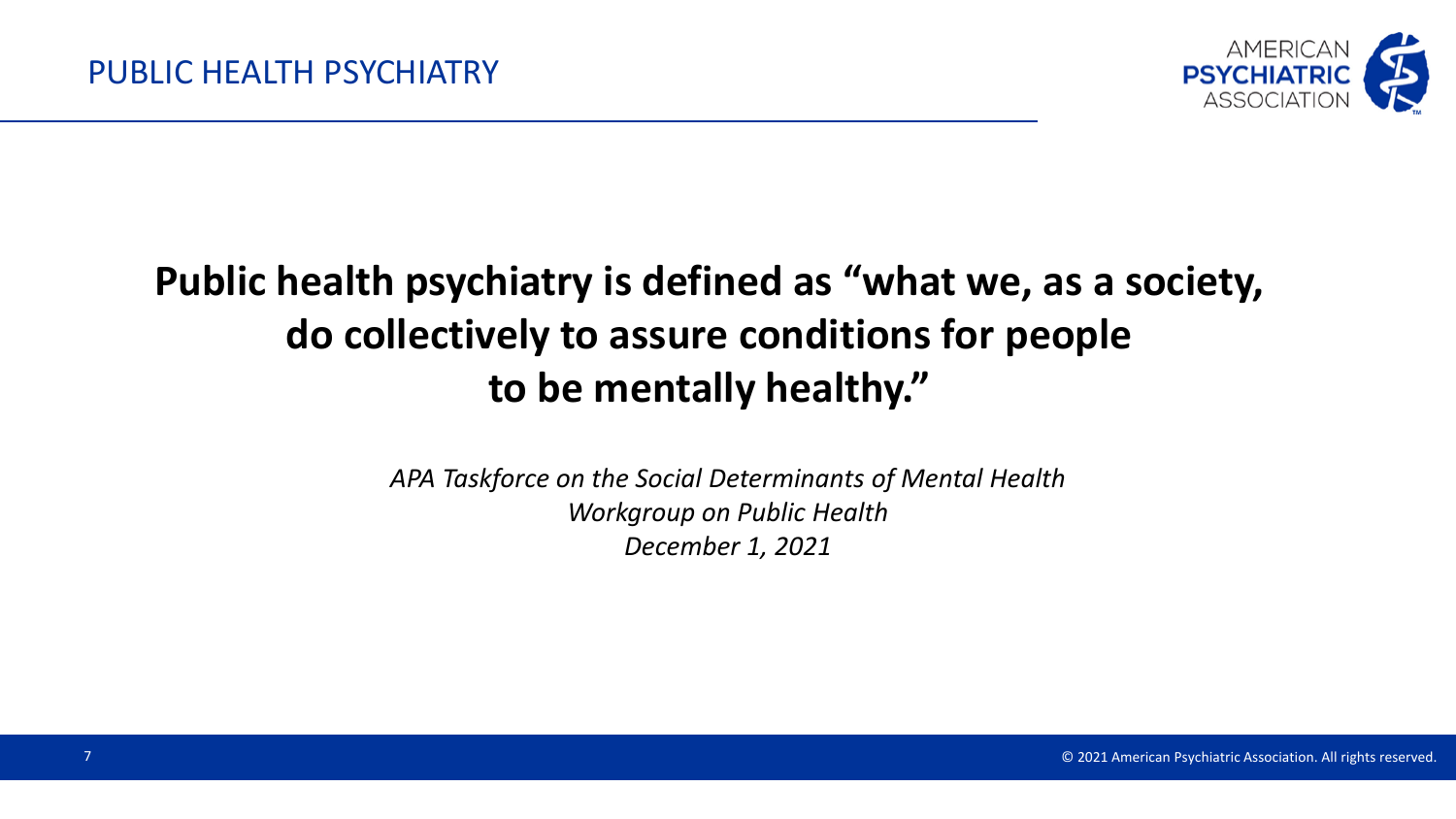

## **Social Determinants of Mental Health**



# **Collectively Determined Conditions** = **Necessary for Mental Health**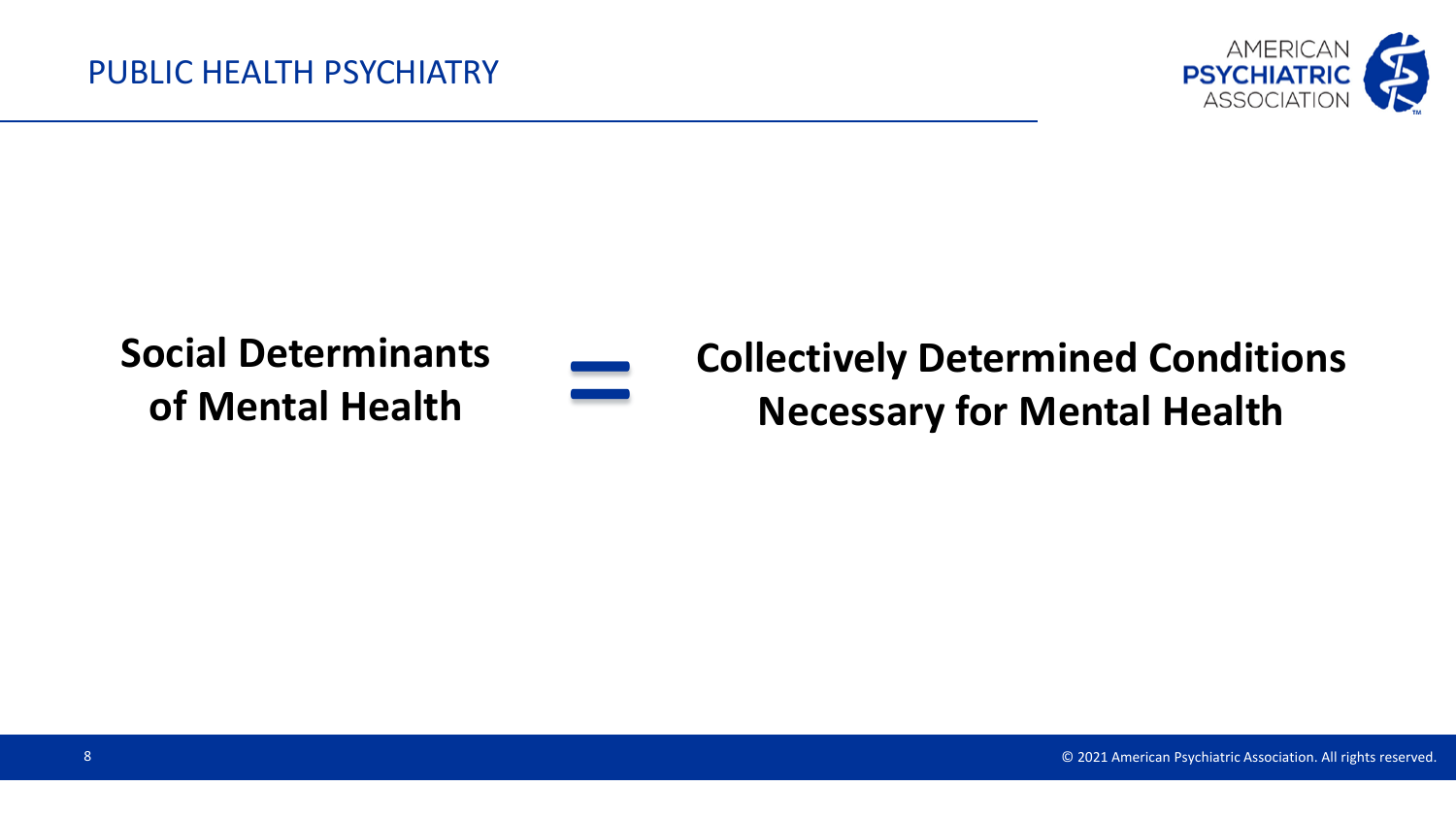

• **Population**

• **Prevention**

• **Promotion**

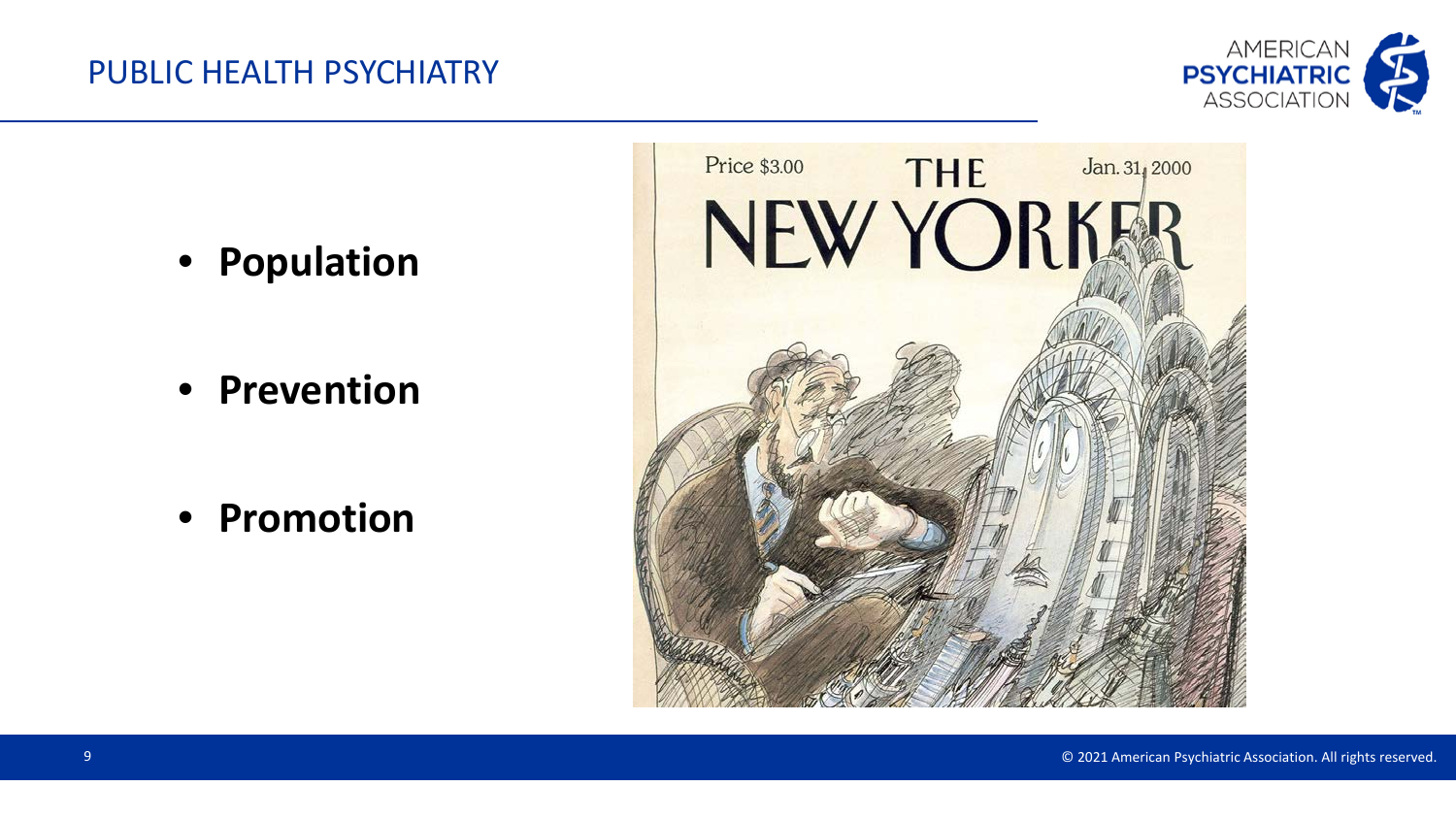

#### **Public Mental Health Implementation Centre** (draft)



#### **What is Public Mental Health?**

- Public mental health is a population-based approach which endeavors to improve the level and distribution of mental health and well-being in society.
- It seeks to promote mental health and prevent the development and/or associated impact of mental disorders.
- We include substance use disorders, intellectual disabilities, and neuro-developmental disorders in our definition.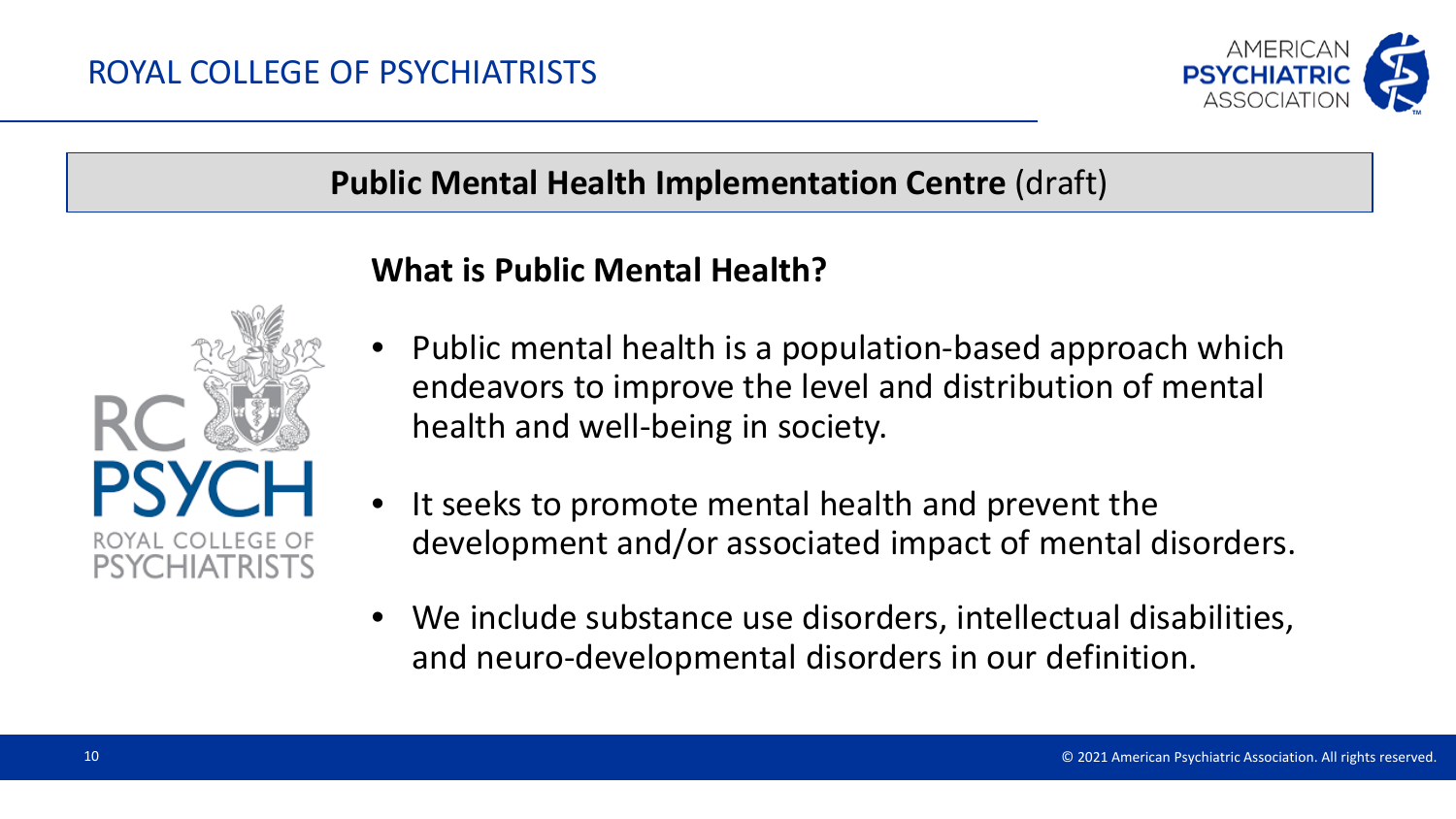

#### **Public Mental Health:**



- A. Focuses on the organisation and collective action of society, aiming to identify and address the full range of socio-economic inequalities and determinants of poor mental and physical health (for example, poverty, deprivation, structural racism).
- B. Addresses the mental health implementation gap, aiming to increase coverage and access to existing evidence-based interventions and services.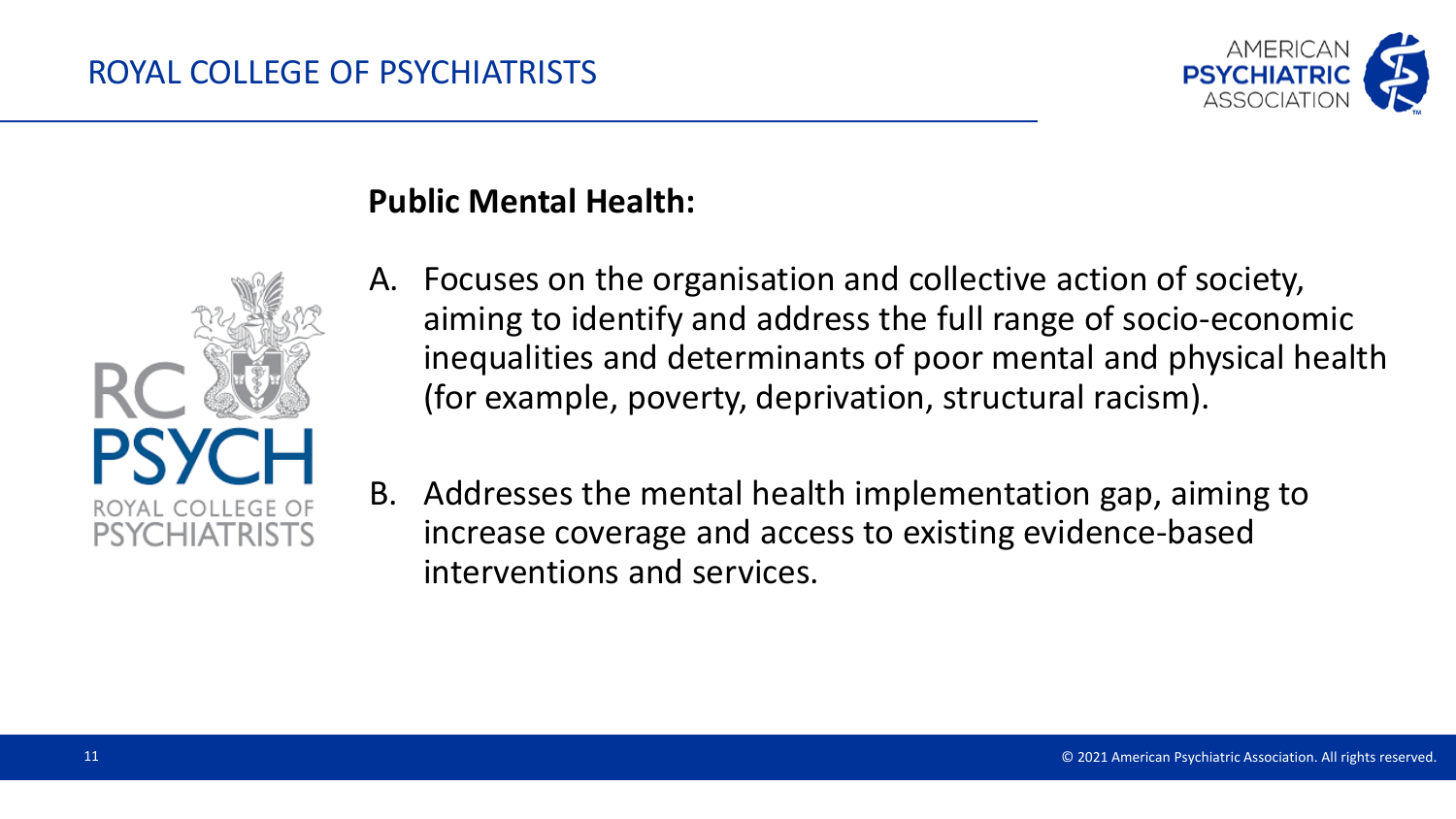



#### **Public Mental Health:**

- C. Delivers both universal and selective interventions which operate at the population level. Universal interventions are aimed at everyone whilst selective interventions target those with greater need.
- D. Recognizes intersectional approaches including social, educational, health, economic and policy interventions.
- E. Involves communities, including those with mental disorders and lived experience, industry, policymakers, and the public, in the development and implementation of evidence-based interventions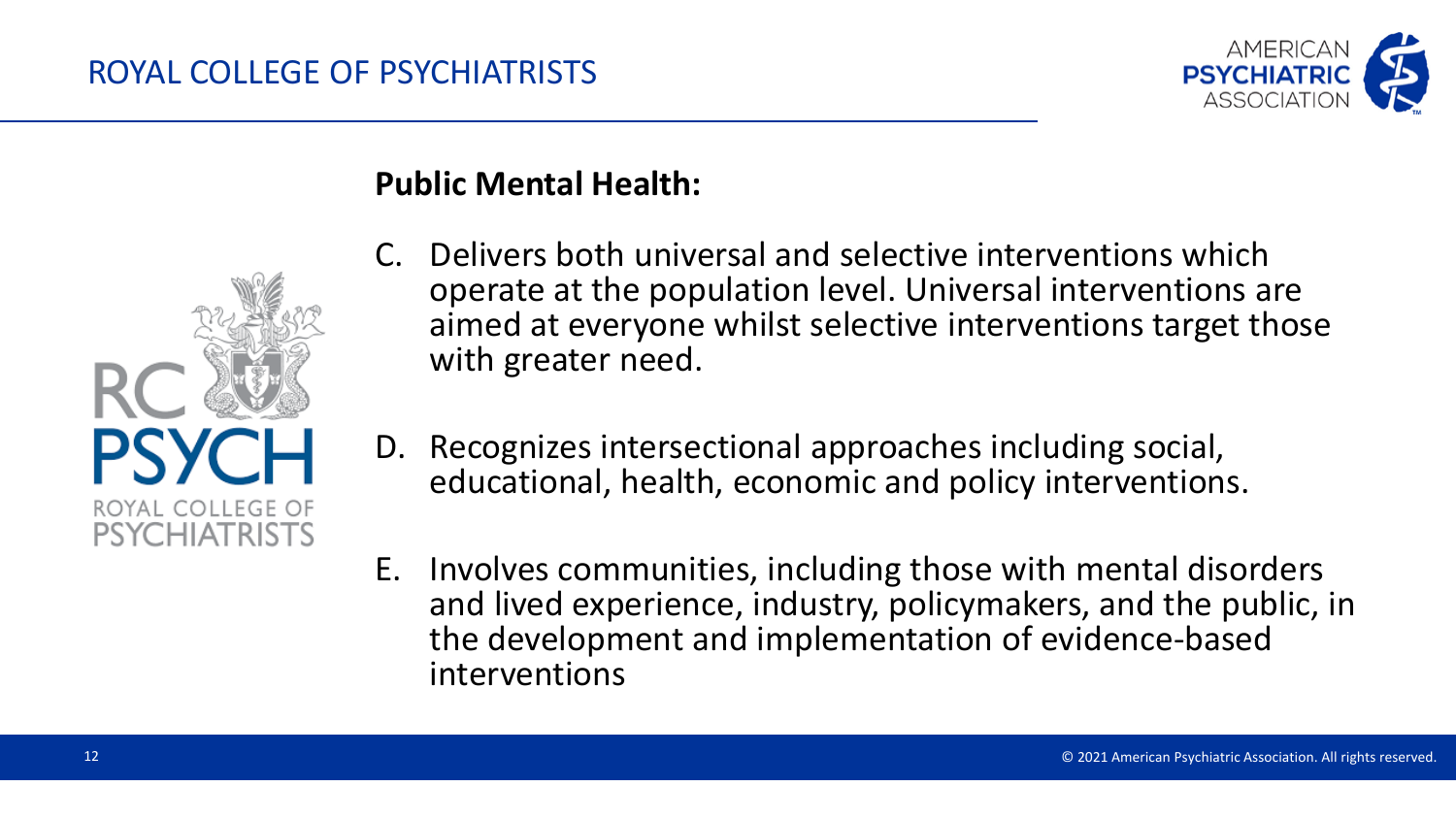

#### **Examples of Practice:**

- Screening & early intervention for psychosis & other psychiatric challenges
- Place based initiatives to promote emotional literacy & coping skills o Integrative Community Therapy o Mental Health First Aid
- Housing Set-asides
- The Child Tax Credit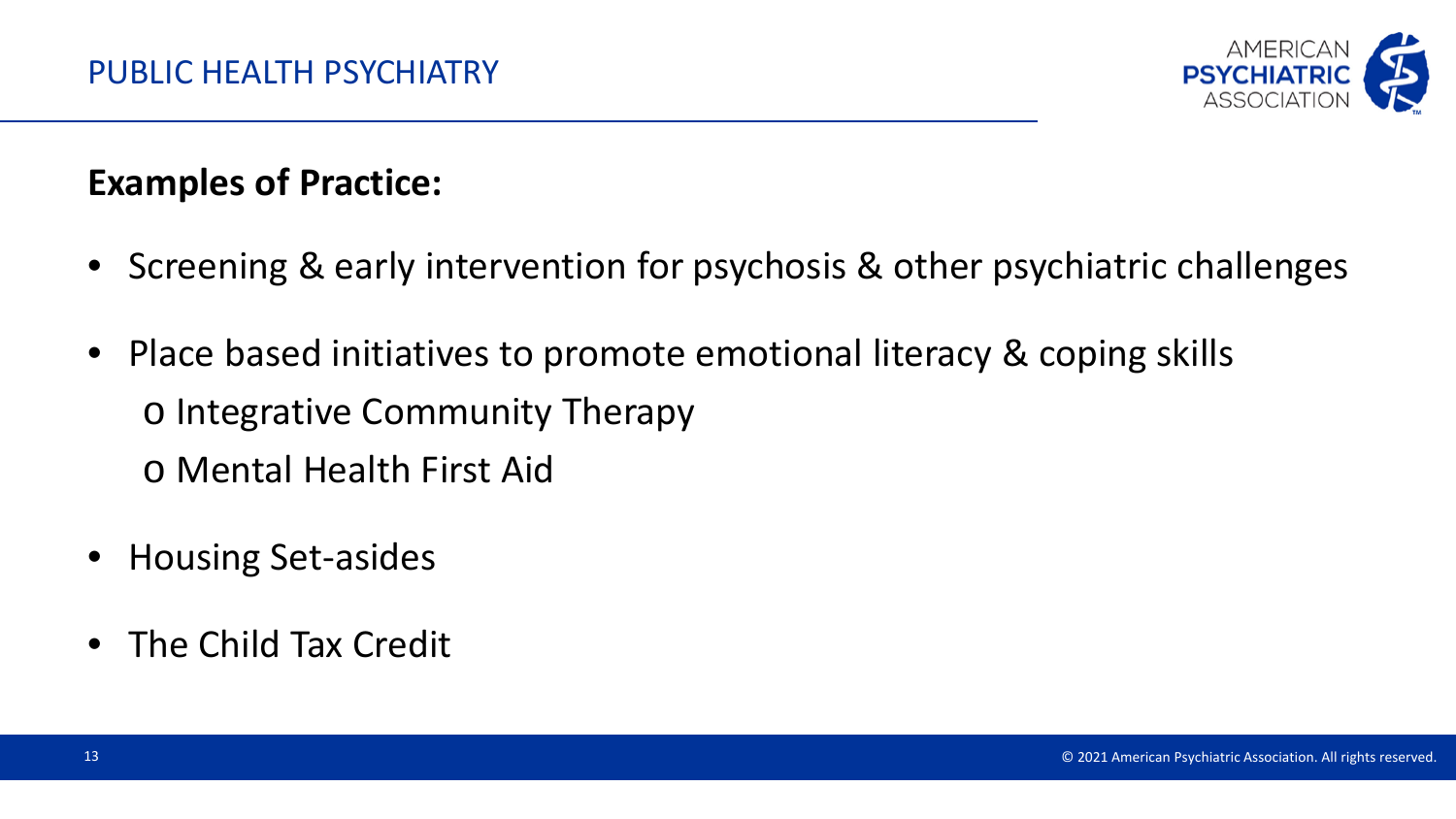

#### How to become a Public Health Psychiatrist and make a living?

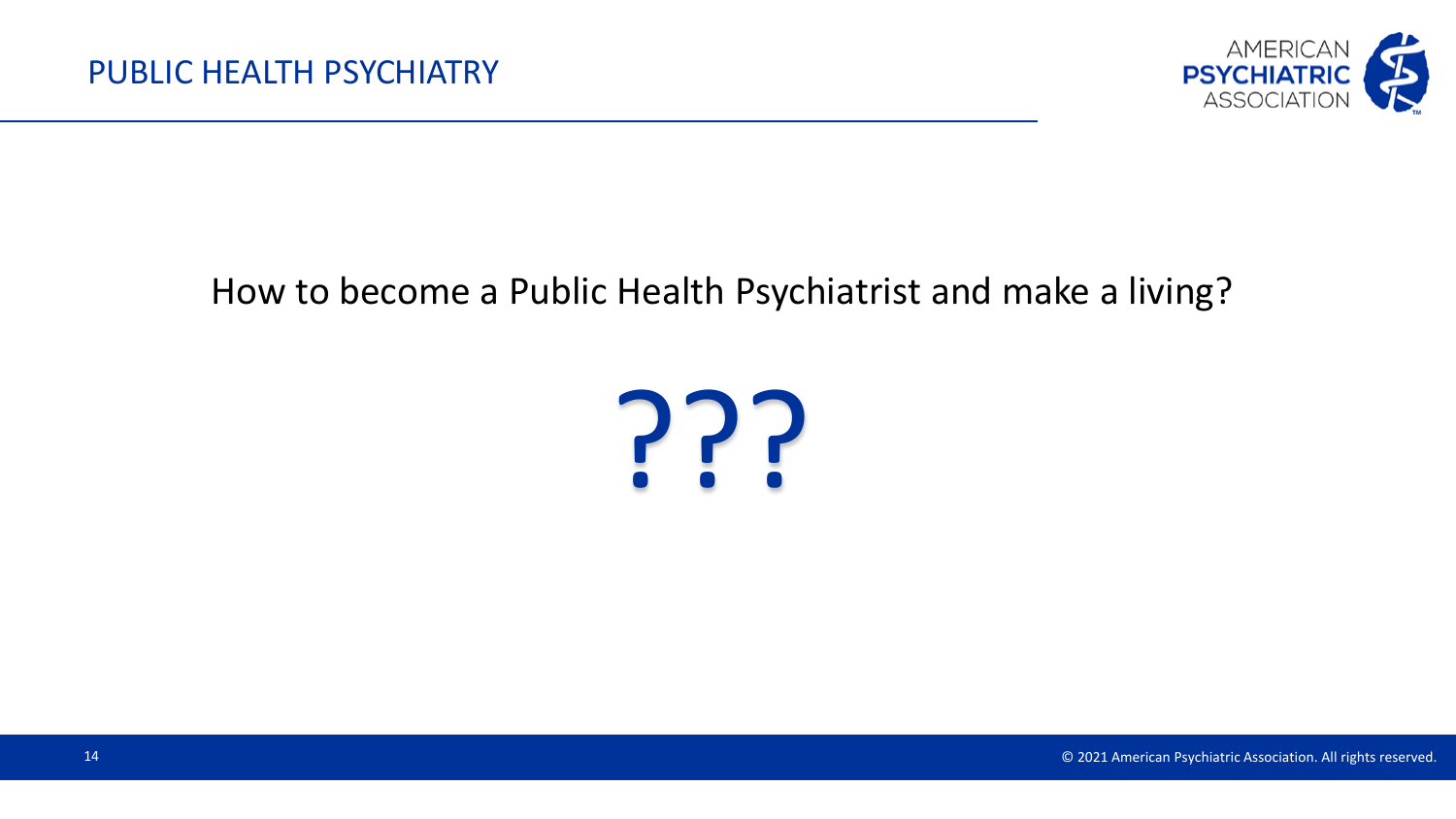

*MARTINEZ: "One more thing, Doctor. I mean, real disparity right now with vaccine access, especially in African countries. And the Biden administration has been criticized for not delivering on its pledge to vaccinate the world. Are we leaving ourselves vulnerable to new variants like omicron?"*



**DR. FRANCIS COLLINS (NIH DIRECTOR): "**Actually, I think the U.S. has done more than any other country. We have already sent out 275 million doses, including a lot to Africa. All other countries together haven't done that much. Of course, I'm a person who believes strongly in global health. I wish we were further along and that we had higher vaccination rates. Interestingly, they have resistance there, too. South Africa tells me they have enough doses. They're having trouble getting people to actually roll up their sleeves, just like we are here. That's a terrible tragedy, that somehow in the face of the worst pandemic in more than a century, the biggest resistance seems not to be science; it seems to be human behavior."

*Morning Edition Interview, NPR, November 30, 2021*